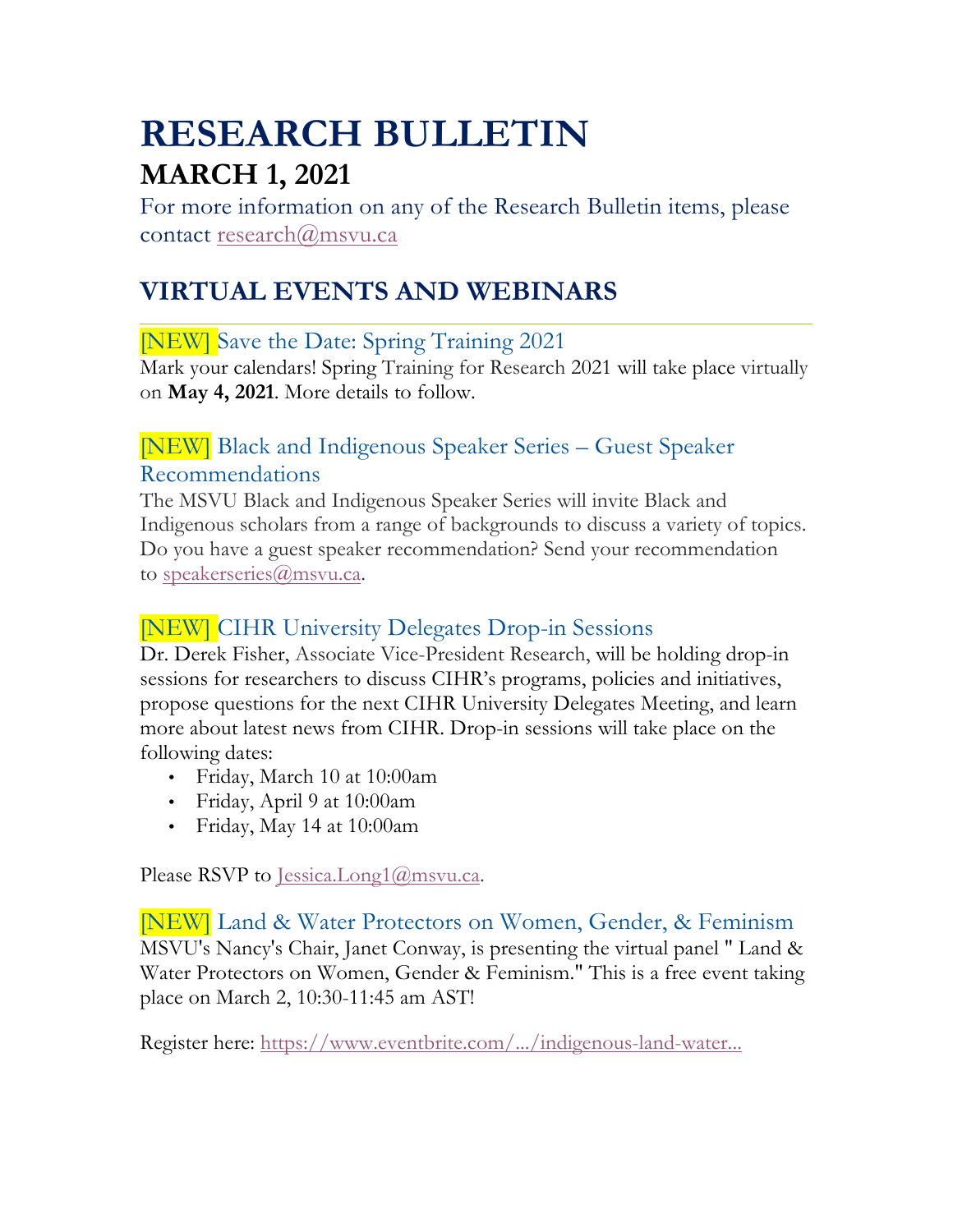### [NEW] Black Lives Matter! Racial Justice Activists on Women, Gender, & Feminism

On March 4, from 10:30-11:45 am AST, the virtual panel "Black Lives Matter! Racial Justice Activists on Women, Gender & Feminism" is being presented by MSVU's Nancy's Chair, Janet Conway!

Register for this free event here: https://eventbrite.com/.../black-lives-matterracial...

#### [NEW] The Federated Research Data Repository (FRDR) is now in Full Production

Portage's Federated Research Data Repository (FRDR) has officially launched into full production! Full production offers many new features and benefits:

- Publish research data in a Canadian-owned, bilingual national repository option
- 1 TB of repository storage available to all faculty members at Canadian post-secondary institutions - more storage may be available upon request
- Secure repository storage, distributed geographically across multiple Compute Canada Federation hosting sites
- Data curation support provided by Portage
- Ability to work with multiple collaborators on a single submission
- Your data will be discoverable alongside other Canadian collections in the FRDR Discovery Portal

FRDR is designed to address a longstanding gap in Canada's research infrastructure by providing researchers with a robust repository option into which large research datasets can be ingested, curated, processed for preservation, discovered, cited, and shared. The FRDR Discovery Portal enables discovery of and access to Canadian research data, while FRDR's repository services will help researchers store and manage their data, preserve their research for future use, and comply with institutional and funding agency data management requirements. More information about FRDR and its partners can be found at www.frdr-dfdr.ca.

Portage is offering webinars on FRDR to help researchers, faculty, librarians, and others learn how to use the platform for data sharing, deposit, and discovery. See the announcement for more details. If you have any questions or would like to know more about FRDR, please contact support@frdr-dfdr.ca.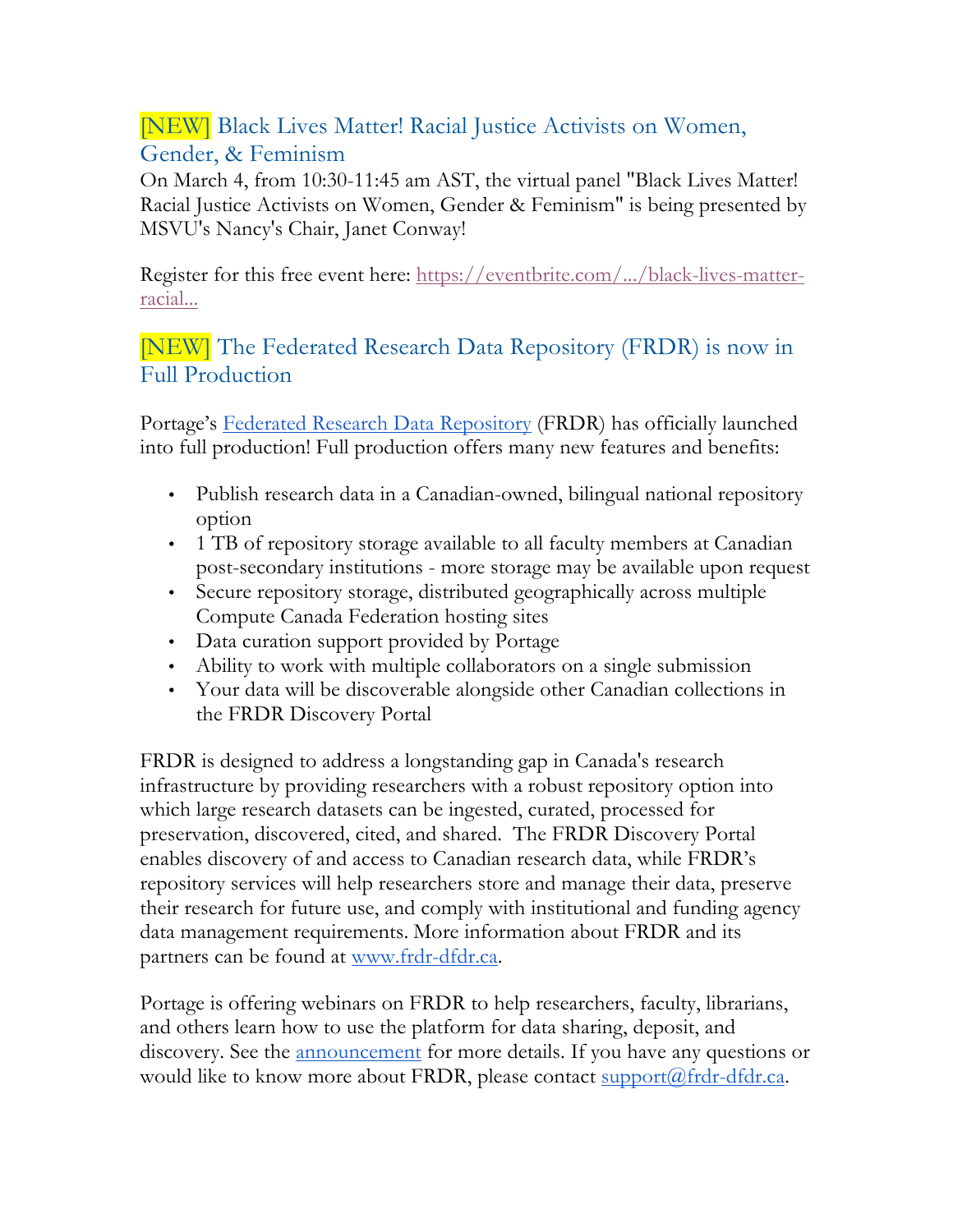## [NEW] Canadian Sociological Association – Upcoming Webinars

#### **Navigating the Path to Tenure and Promotion in White Academy** March 4, 2021

10:00am PT / 11:00am MT / 12:00pm CT / 1:00pm ET / 2:00pm AT / 2:30pm NT

This webinar will provide a venue for early-career scholars hear from tenured BIPOC scholars at Canadian universities about the strategies that have been effective (and not) in their progression through academic ranks, strategies including resistance, right of refusal, and the importance of recognizing institutional resistance to change.

Learn More and Register

#### **International Association for Vegan Sociologists: Peer Reviewing in Sociology**

March 8, 2021

7:30am EST / 12:30pm GMT

Join us for an hour-long panel on professional and productive peer-reviewing! Peer-review is an important part of academic life, but few of us receive training on how to do this effectively (and compassionately). This webinar is designed to demystify this process.

This event is in collaboration with the following professional associations:

- American Sociological Association (ASA)
- Animals & Society Section of the ASA
- British Sociological Association (BSA)
- Human-Animal Studies Group of the BSA
- Canadian Sociological Association (CSA)
- Animals in Society Research Cluster of the CSA
- The Australian Sociological Association (TASA)

#### Learn More and Register

#### **Research, teaching and embodiment**

March 24, 2021

BIPOC researchers in the field and teachers in the classroom are often confronted by our embodiment. Our bodies are marked as unexpected, out of place and illegitimate. What is the experience of BIPOC scholars carrying out research and teaching? How do BIPOC scholars navigate these experiences and how do we challenge them?

Learn More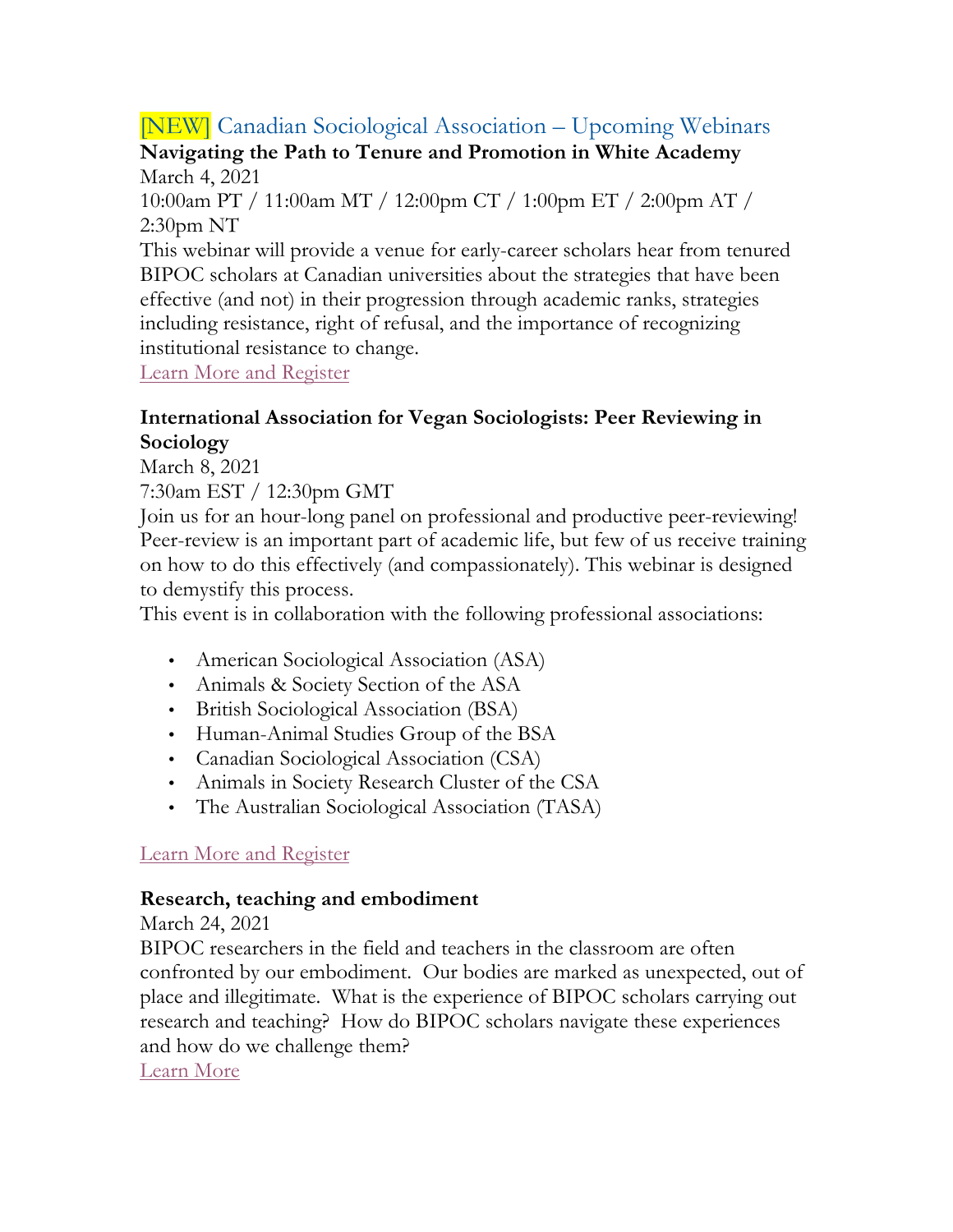#### **On Writing Theory Webinar and Workshop**

April 27, 2021

The conventions of academic writing are well established in sociology. Our discipline has guidelines for communicating methodologies and telling compelling research narratives. However, despite the abundance of theory in sociological publications the conventions for writing theory are less clear and far from institutionalized. This two-part workshop series will provide a guide for writing theory. It will offer feedback to sociology students or early career theorists on writing theory.

Learn More and Register

#### [NEW] Webinar Series: The Who, What, and Where of Persistent Identifiers

Registration is now open for **The Who, What, and Where of Persistent Identifiers: A six-part webinar series devoted to all things PID**! Brought to you by CRKN, CARL-Portage, and Research Data Canada.

Starting the first week of March, and running every two weeks until mid-May, this series will provide a comprehensive look at persistent identifiers (PIDs) in Canada. The series will include Canadian and international speakers who will highlight the benefits and use cases for PIDs and cover established identifiers such as digital object identifiers (DOIs), researcher identifiers (ORCID iDs), as well as emerging identifiers, tools, and services. This will also be an opportunity to engage in discussion on a national PIDs strategy for Canada.

Please register for each webinar at the following links:

- 1. **PIDs 101:** Wednesday, March 3, 12:00 1:00 p.m. ET http://bit.ly/3dBQpwP
- 2. **PIDs: What do Researchers Need to Know?** Wednesday, March 17, 12:00 - 1:00 p.m.  $ET - http://bit.ly/2NPelwx$
- 3. **PIDs in Practice: National and International Perspectives**: Wednesday, March 31, 12:00 - 1:00 p.m. ET – http://bit.ly/3aJxDS8
- 4. **Object Identifiers: Use Cases for Librarians and Data Professionals**: Wednesday, April 14, 12:00 - 1:00 p.m. ET – http://bit.ly/2ZFqBYo
- 5. **PIDs for People and Places:** Wednesday, April 28, 12:00 1:00 p.m. ET – http://bit.ly/2McO1RQ
- 6. **What's Next for PIDs in Canada?** Wednesday, May 12, 12:00 1:00 p.m. ET – http://bit.ly/3ulAZCS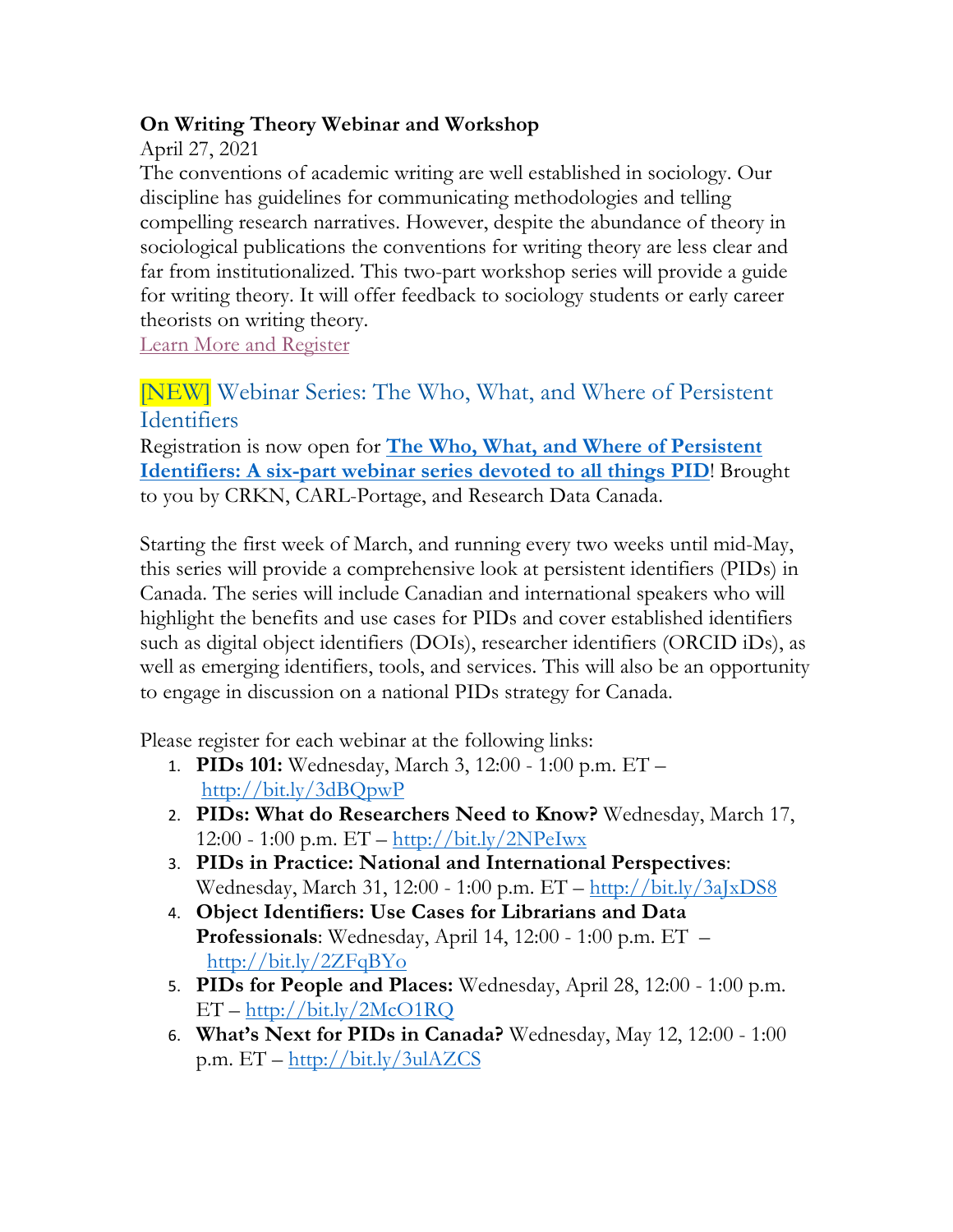Series presenters will include researchers, librarians, administrators of PID systems, and international leaders in the PID ecosystem. Sessions will be recorded, and will be offered with simultaneous interpretation in order to accommodate francophone and anglophone attendees.

#### [NEW] New Atlantic Canada Forum on Digital Research Tools for HHS Research

*Making Song Collections Accessible: Databases and Other Digital Tools*, 26 March, 12:00-1:00pm Atlantic, Heather Sparling, CRC in Music Traditions, Cape Breton University

*Cloud and ArcGIS*, 28 May, 12:00-1:00pm Atlantic, Josh Macfadyen, CRC in Geospatial Humanities, University of PEI

**All HSS faculty and students are welcome!** Click the sign-up link below to receive information and connection details for the sessions. https://docs.google.com/forms/d/1tzte\_c3CXDkA3SJW8FvepeFwWNXoH1 KRQ\_POhJS4QE4/viewform?ts=5ffc6bcf&edit\_requested=true

For further information, contact lydia.vermeyden@ace-net.ca

#### [NEW] MSSU Keeping up with KT Webinar – Session 3

The Maritime SPOR SUPPORT Unit (MSSU) is excited to share that registration for Session 3 of our new capacity development webinar series, *Keeping up with KT* is now live! I am reaching out in hopes that your organization and/or department would again be able to help spread the word by sharing this information and promotional poster with your network (attached).

Each session of the series will touch on both the science and practice of KT and will highlight researchers and organizations in the Maritimes. The webinar series will be of interest to key stakeholders across the health care community including health care professionals, patients/caregivers, trainees, policy-makers, and researchers.

Please see below for details and registration link:

**Session 3: The Science and Practice of Communication** Date: Thursday, March 18<sup>th</sup>, 2021 **Time**: 12:00 pm – 1:30 pm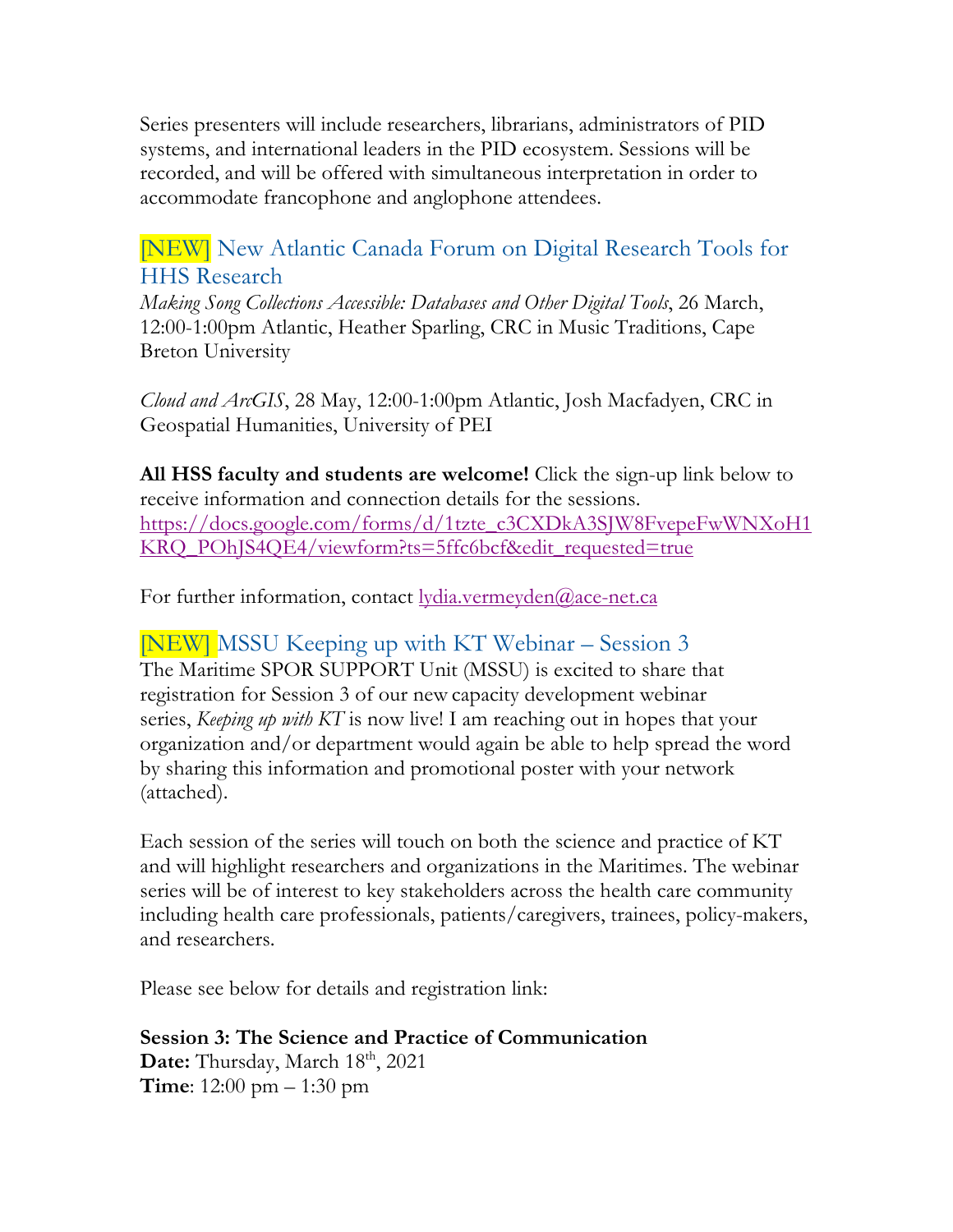**Platform:** Zoom Webinar **Register here**

#### [NEW] Save the date: seminar on preprints hosted by the Centre for Journalology

Centre for Journalology is hosting a (free) seminar on preprints on April  $15<sup>th</sup>$  at 12EST. The session will cover two key areas:

- 1. What preprints are and the practicalities of making one
- 2. The impact of preprints knowledge dissemination related to COVID-19 and biomedicine more generally.

The speakers, Dr. Jessica Polka and Dr. John Inglis, are world renowned experts in this space, we are really looking forward to hosting them! Jessica is the Executive Director of ASAPbio and has produced many excellent resources on preprints. John is the co-founder of bioRxiv and medRxiv, the servers many of us use to create preprints.

Please see attached poster & register here: https://www.surveymonkey.com/r/journalology2021talk3

### **[REMINDER]** Ethics Open Office Times

The Research Ethics Office is pleased to offer open office hours on-line via Skype for Business (poster attached). We welcome the MSVU community to join in to discuss research ethics, ask questions about research ethics and your own research study, the ethics process or application, research data management, on-line platforms, and more.

| Wednesdays - open office times are<br>1:00 to 2:00pm |              |
|------------------------------------------------------|--------------|
| February $3^{rd}$                                    | March $3rd$  |
| February $10th$                                      | March $17th$ |
| February 24 <sup>th</sup>                            | March $24th$ |
| April $7th$                                          |              |

To join a session, click here: Join Skype Meeting . To schedule a one-on-one ethics consultation, please email ethics@msvu.ca

# **FUNDING OPPORTUNITIES**

[NEW] Call for Applications: Release Time Awards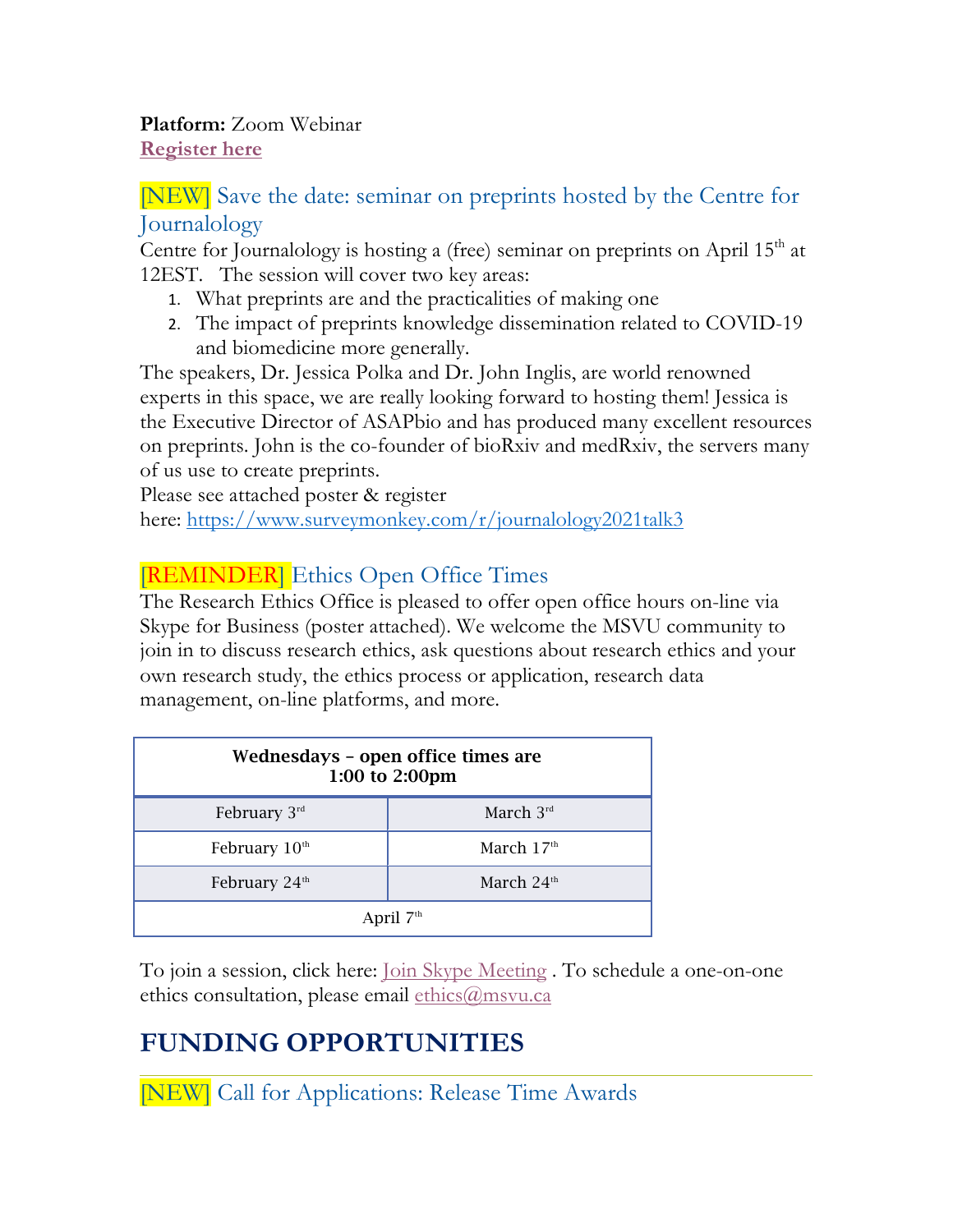The Committee on Research and Publications receives applications for Release Time Awards to be granted by the University in early April. The number of awards granted is determined by the Collective Agreement between Mount Saint Vincent University Board of Governors and Mount Saint Vincent University Faculty Association. Each RTA will grant the recipient release from a half credit course teaching for the explicit purpose of conducting research. Release Time Awards will be granted through a competition adjudicated by the Committee on Research and Publications. The competition is open to full-time faculty members who hold a peer-reviewed external grant during the period for which release time is requested. Competitions will be held in April of each year, to be taken up in the following fall or winter semester. Release Time Awards may only be applied to research activities.

Policy: http://www2.msvu.ca/DocumentCentral/Documents/Faculty%20Rele ase%20Time%20Awards.pdf

Form: https://www.msvu.ca/wp-

content/uploads/2020/05/CRP.FORM\_.01120Release20Time20Awards1.doc x

### [NEW] 2021 President's Special Conference Fund

Please find attached the call for applications and application form for the **2021 President's Special Conference Fund**.

Applications are invited for funding up to \$5000.00 to assist faculty members and departments in hosting a conference on campus and/or virtually. The goal of the President's Conference Fund is to support initiatives that advance the goals of MSVU's Strategic Plan: *Strength Through Community (2021-2028)*. Evidence of active and meaningful student involvement in the conference is required. Priority will be given to:

- conferences that help raise the profile of the University in the external community.
- conferences held on campus or designated as being hosted by MSVU for virtual conferences.
- first-time applicants.

The conference must take place within 2 years of the awarding of the funding. Applications should be submitted to the Committee on Research and Publications at research@msvu.ca no later than **15 May 2021**.

### CLARI Deadline Reminder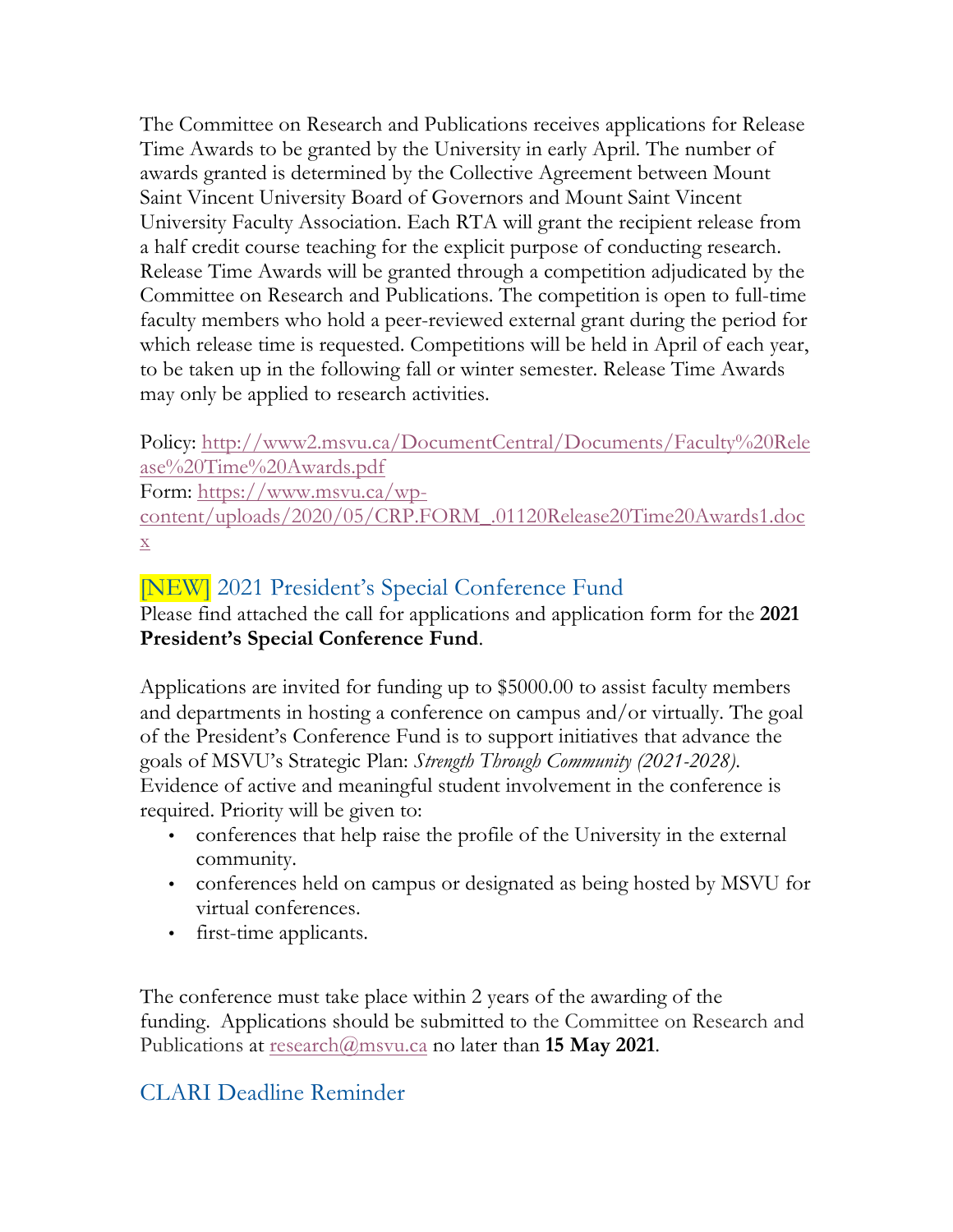The CLARI grant program is open for proposals. The deadline is **March 5**. Please contact Ray MacNeil, CLARI Network Manager, at Ray.MacNeil@smu.ca for more information or check the website for application forms and qualifications at https://actionresearch.ca .

# **ANNOUNCEMENTS**

[NEW] Call for Papers for Issue 42.1 Open Call + Covid & the Academy (Deadline Extended)

The deadline for our Call for Papers for Issue 42.1 Open Call + Covid & the Academy has been extended to **April 2, 2021**! We invite submissions of original research on critical studies in gender & the effects of COVID-19 on academic institutions Full

details: https://journals.msvu.ca/index.php/atlantis/callforpapers

[NEW] UN Sustainable Development Goals Action and Awareness Week

Did you know March 1-5 is UN Sustainable Development Goals Action and Awareness Week?

MSVU is interested in framing research around the UN Sustainable Development Goals (https://sdgs.un.org/goals). There are several advantages to doing so: it provides a narrative framework to communicate the "big picture" for some of MSVU's research; it makes it easier for community partners to find faculty members working on the same problem; it is likely going to become an important piece when applying for Tri-Council grants.

We are encouraging faculty to indicate whether they are willing to be listed as working towards one (or more) of the goals and, if so, including the appropriate SDG logo(s) on their faculty webpage and listing them in a public database of researchers organized by the goals on the MSVU Research Office website. We are also happy to work with faculty to determine which goal(s) best fits their research. Please contact <u>Jessica.Long1@msvu.ca</u> if you are interested.

Please find more information on the SDGs on the MSVU website here. The UN SDG logos can be found here.

[NEW] Canadian Digital Research Infrastructure Needs Assessment - Survey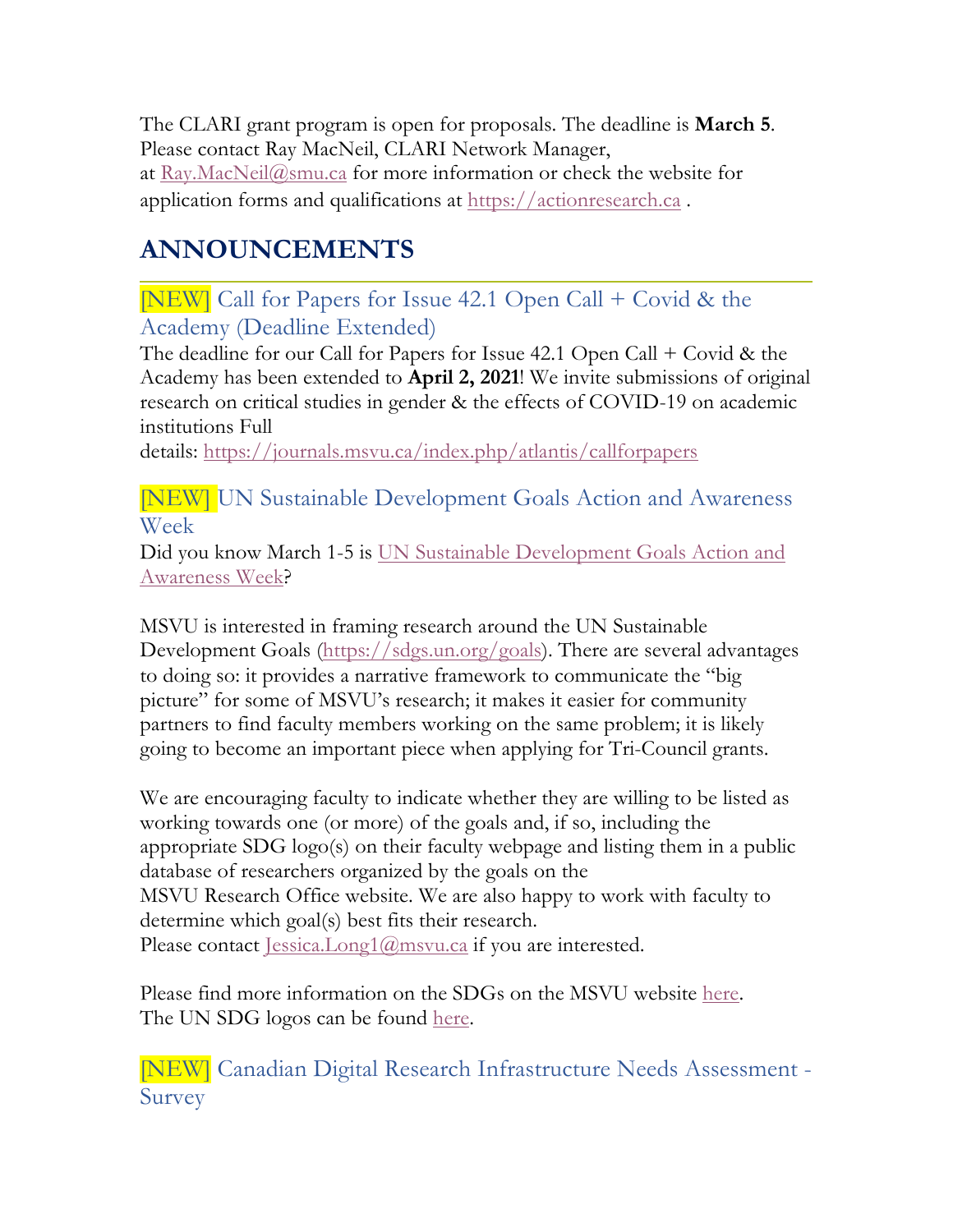The New Digital Research Infrastructure Organization (NDRIO) nation-wide survey is available here. The survey is open to all Canadian researchers, regardless of their discipline, current use of DRI tools or research experience. Completion of the survey takes about 20 minutes and will help inform NDRIO's 2022-25 Strategic Plan. The survey will be available until Monday, February 22.

Find out more

#### Videos on the Research Resources SharePoint website

Check out two new videos from Cathleen Madgett, Manager, Special Purpose Financial Reporting and Analysis, on travel & cheque requisitions and research finances.

# **MSVU RESEARCH ACHIEVEMENTS**

[NEW] Nicholas Zinck's image featured on the cover of the Journal of Experimental Zoology Part B: Molecular and Development Evolution

Nicholas Zinck, a MSc student in Dr. Tamara Franz-Odendaal's lab, had his image based on his article featured on the cover of the Journal of Experimental Zoology Part B: Molecular & Developmental Evolution.

The article: https://doi.org/10.1002/jez.b.23012 The cover: https://onlinelibrary.wiley.com/doi/10.1002/jez.b.22958

### [NEW] Danielle Goodfellow Awarded Saint Mary's University President's Award for Exemplary Service

Danielle Goodfellow, Industry Liaison Officer, has been awarded The President's Awards for Exemplary Service at Saint Mary's University. The President's Awards for Exemplary Service are presented each year to recognize employees who have demonstrated outstanding service and/or who have made significant contributions to the University community beyond that normally expected for their positions.

Congratulations, Danielle!

### [NEW] Article Published by The Milk and Micronutrients Assessment LAB (MAMALab)

The results of the MAMALab's study exploring the impact of COVID-19 pandemic on infant feeding in Nova Scotia have just been published in